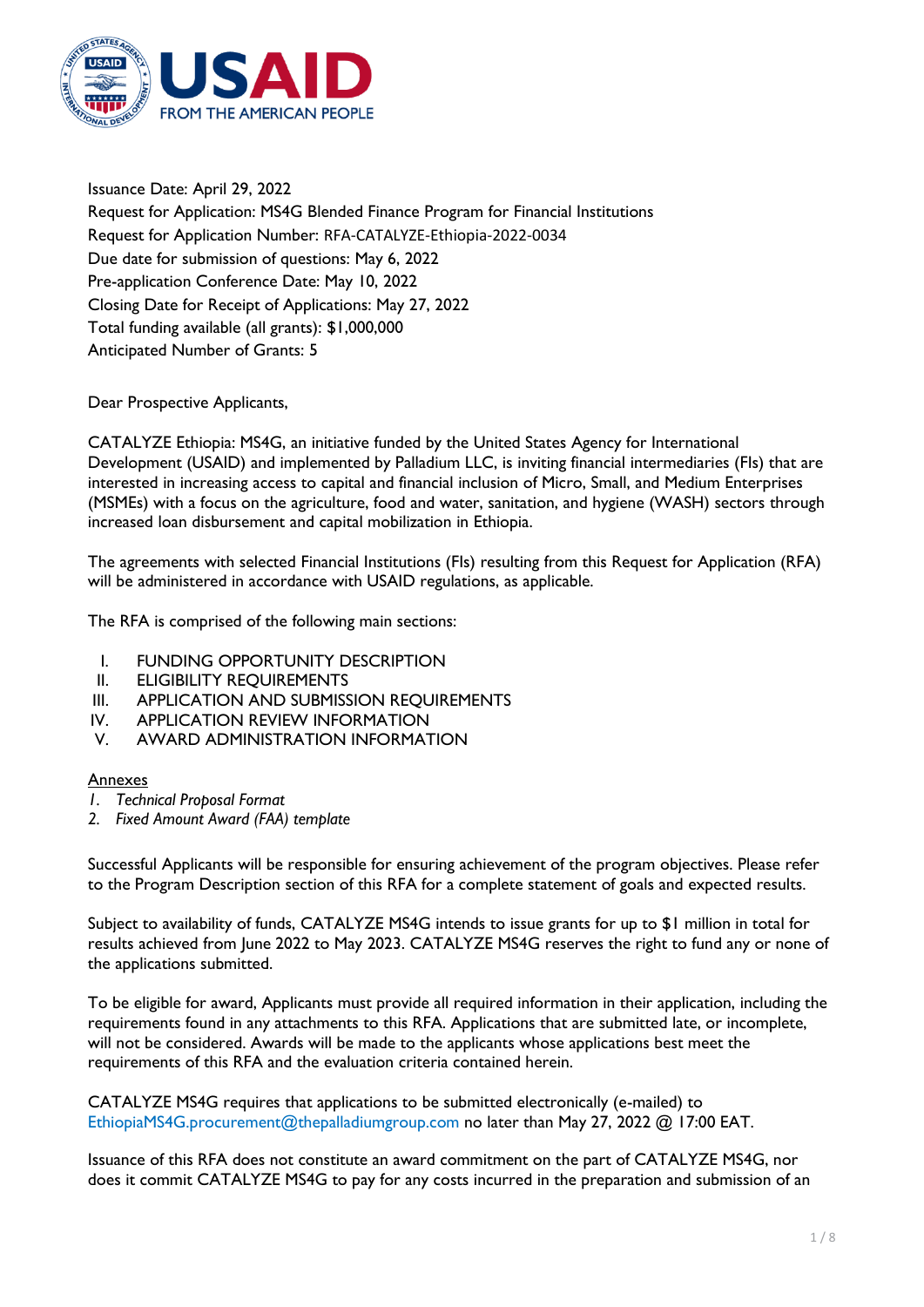application. Further, CATALYZE MS4G reserves the right to reject any or all applications received. Applications are submitted at the risk of the Applicant, and all preparation and submission costs are at the Applicant's own expense.

CATALYZE MS4Gwill conduct meetings for all interested applicants to answer any questions related to this RFA.

Sincerely,

CATALYZE MS4G Procurement Team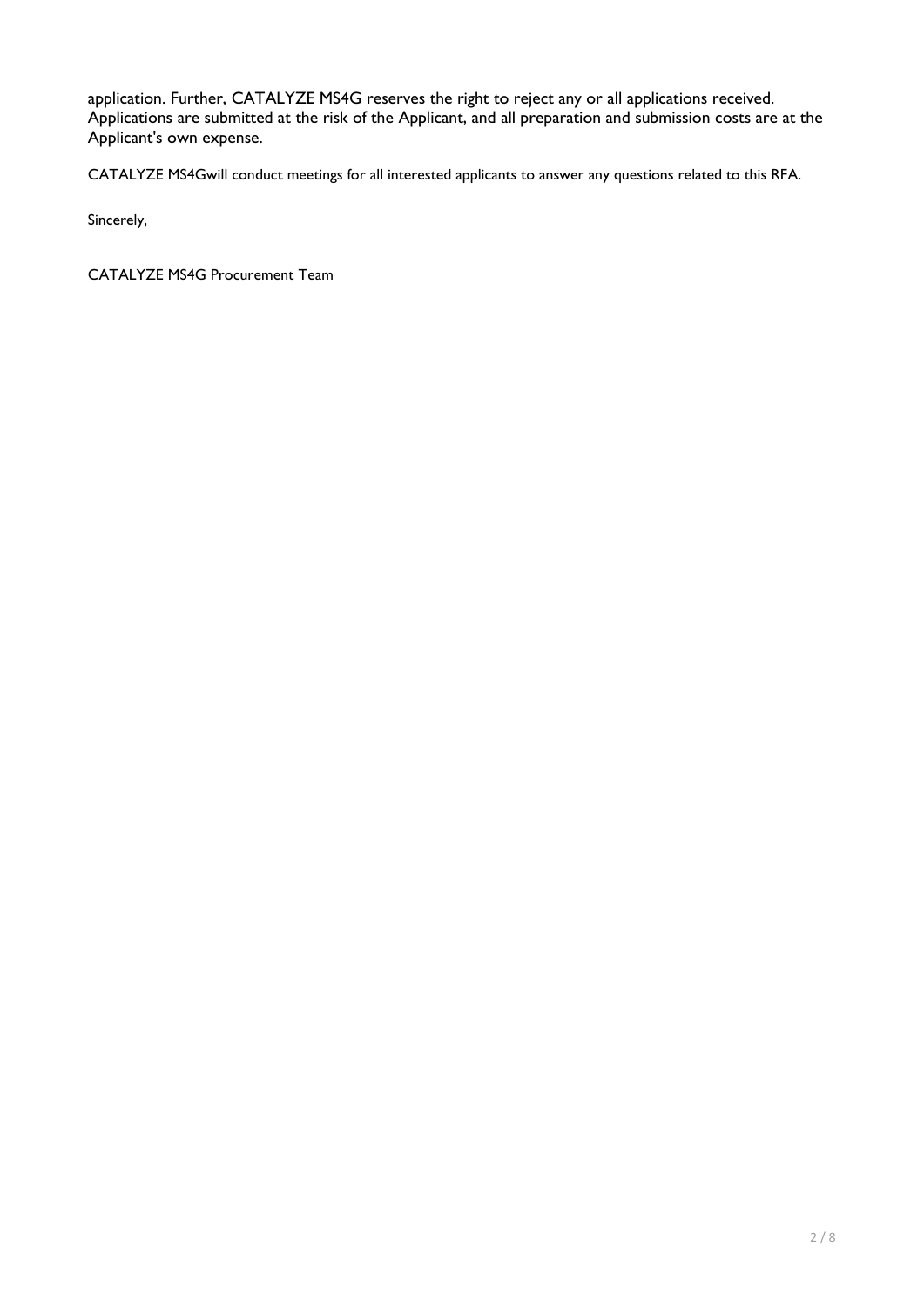## **SECTION I: FUNDING OPPORTUNITY DESCRIPTON**

#### **Background**

USAID CATALYZE Ethiopia: MS4G is designed to benefit the Ethiopian people, build community resilience, and strengthen rural-urban linkages in the areas of food security, and Water, Sanitation, and Hygiene (WASH). MS4G invests in developing relationships with private sector players, co-investing in inclusive business models, advisory services, digital solutions, and market-based initiatives that increase the resilience and sustainability of Ethiopian enterprises and employment for women and youth. The project supports activities in Addis Ababa and the secondary cities of Ethiopia. MS4G invests in developing relationships with private sector players, co-investing in inclusive business models, advisory services, digital solutions, and market-based initiatives that increase the resilience and sustainability of Ethiopian enterprises and employment for women and youth.

CATALYZE MS4G seeks to work with multiple FIs in Ethiopia to address the shortage of capital for Small and Medium Sized Enterprises (SMEs), to unlock the potential of private capital to strengthen the resilience of growth oriented Ethiopian SMEs, particularly those in the food security value chain and WASH sectors. Financial intermediaries are largely not lending to these sectors due to two major factors, namely: 1) the high transaction costs and risk associated with lending to SMEs in these sectors, particularly women businesses, and the lack of appropriate products targeting the demand in these sectors; and 2) financial intermediaries are constrained with limited loanable funds and must choose between well-understood and profitable sectors and the less well-known sectors and neglected target groups. To bridge the gap that exists in credit access to SMEs in these sectors and particularly enterprises that are women owned and/or managed, MS4G has developed a blended finance grants program targeting financial intermediaries. The program will use incentives to reduce the barriers to FIs which struggle to expand lending at scale to SMEs working in the WASH, food security, and agriculture sectors.

## **Description of Funding Opportunity**

CATALYZE MS4G is issuing this RFA for the MS4G blended finance activity on a pay-for-results basis. Performance based grants are intended to encourage and drive expanded financing and investments into SMEs. This financing may include working capital, capital investment, debt, and any type of structured finance investments. CATALYZE MS4G seeks to engage FIs to expand access to finance for SMEs by providing cash incentives to financial intermediaries to extend credit to SMEs in the food security and WASH sectors. CATALYZE MS4G strongly encourages and welcomes the facilitation of financing for women-led enterprises, and enterprises located in secondary cities.

## **Award Information**

This Application is a call for Ethiopian financial institutions (FIs) committed to expand lending to or investing in, or for the benefit of SMEs in the agriculture, food and WASH sectors. Selected FIs will participate in CATALYZE MS4G's Pay-for-Results Fixed Amount Award (FAA) Grants program, to receive milestone payments for mobilizing new financing (debt, structured or project finance) that meets the qualifications listed in this Application. MS4G will review grantee performance every six months and evaluate whether adjustments are required.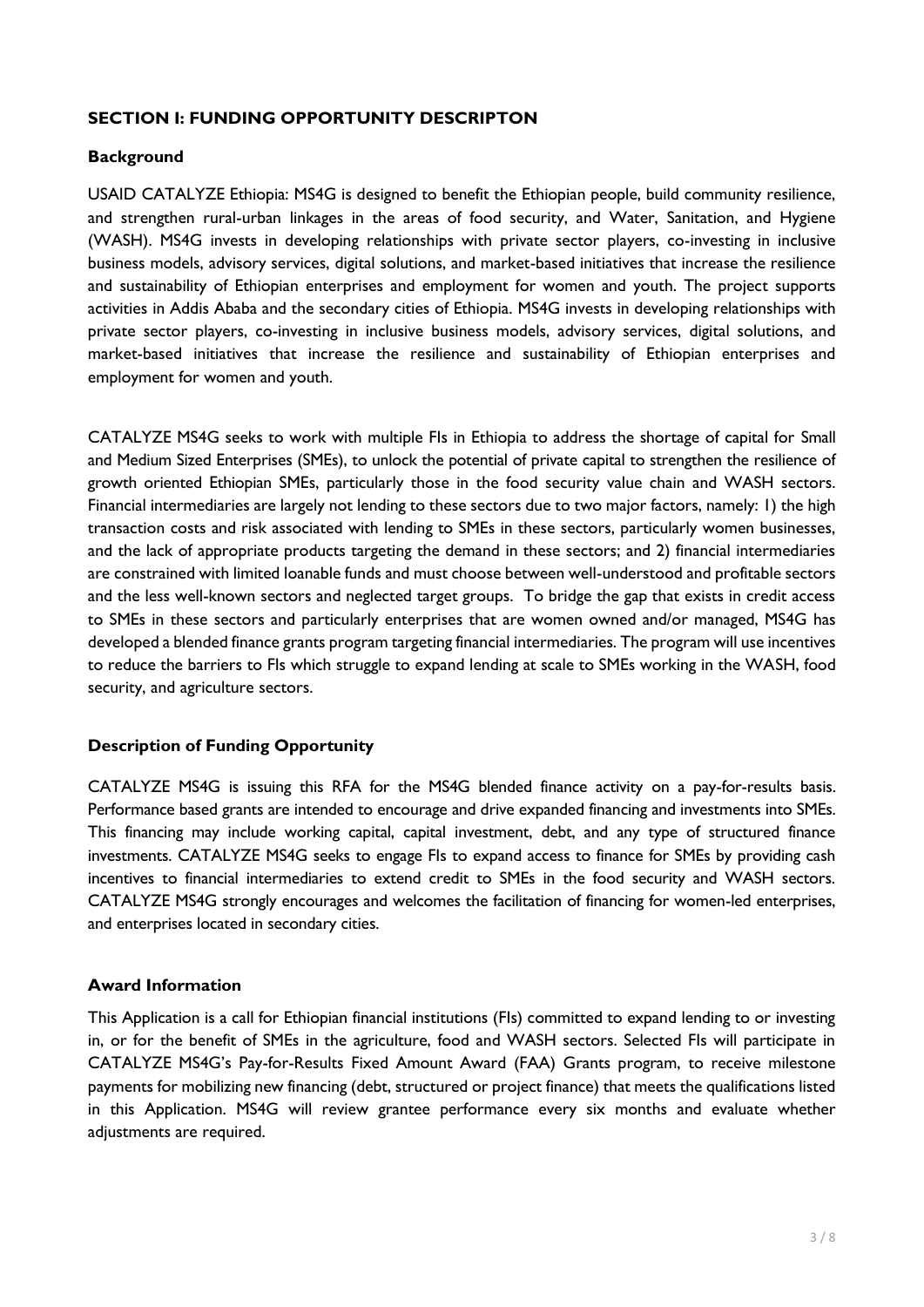# **SECTION II: ELIGIBILITY REQUIREMENTS**

In order to be considered eligible for a grant award, prospective grantees must:

- Be legally registered in accordance with the laws of Ethiopia (registration documents required);
- Not be part of a government or any government structures;
- Not appear on any list of debarred or suspended entities (as found on www.sam.gov), or on any terrorist watch list or other published list of ineligible recipients.
- Certify that they are not affiliated with any political party nor engaged in any partisan activities.
- Certify that they are receptive to participation in available learning opportunities and commit to participating in capacity building components
- In addition, all prospective Grantees under consideration for an award exceeding \$25,000 (or local equivalent) must have or be able to obtain a Unique Entity Identifier (UEI) Number.

Note: GSA has developed a useful interactive PDF tool that guides through the most common scenarios about UEI (https://www.fsd.gov/sys\_attachment.do?sys\_id=af05f8fb1b44851006b09796bc4bcb6d)

#### Eligibility Requirements for Applicants

CATALYZE MS4G will consider applications from FIs with one or more of the following attributes:

- FIs without an existing SME financing with an interest in developing a SME lending portfolio
- FIs with an existing SME portfolio with an interest to expand lending to SMEs, particularly in the agriculture, food security, and WASH sectors, or introduce new SME lending standards and practices, and types of finance products available to SMEs
- FIs with a demonstrated ability to initiate or expand lending to SMEs in secondary cities (population size of greater than 300,000)
- FIs with a compelling and feasible strategy to initiate or expand financing to SME clients, with a specific focus on SMEs operating in the agriculture and WASH sectors, and/or women-owned SMEs

#### Determination of the Pay-for-Results Incentive Fees

#### A. Eligible Sectors and Geographic Scope

FIs will be eligible to receive incentives for supporting financing for SMEs in the to the following sectors:

- 1) Food Security value chain including agriculture and food production by agribusinesses, cooperatives, small farmers, agri-tech companies, and anchor firms engaged in agriculture food value chain. The engagement could be on agri-input, cultivation, harvesting, post-harvest, transportation, processing, marketing, distribution, and consumption.
- 2) Water, Sanitation and Hygiene (WASH), including financing for enterprise to improve WASH product or service quality and availability, scale innovative products or services, expand distribution to underserved market segments, and/or improve access to safe drinking water, sanitation solutions, and hygiene in Ethiopia

CATALYZE MS4G will provide incentives to participating FIs for financing SMEs throughout Ethiopia, including Addis Ababa. However, based on MS4G's geographic focus, at least 50% of qualified SMEs for which a participating FI receives an incentive payment under this initiative must be located within secondary cities; defined as cities with a population size of 300,000 or greater.

The Pay-for-Results incentive payments for qualified SME financing under this grant will pay, in USD, a commission no higher than 2% of the financing/invested approved or received by qualified enterprises per the schedule below.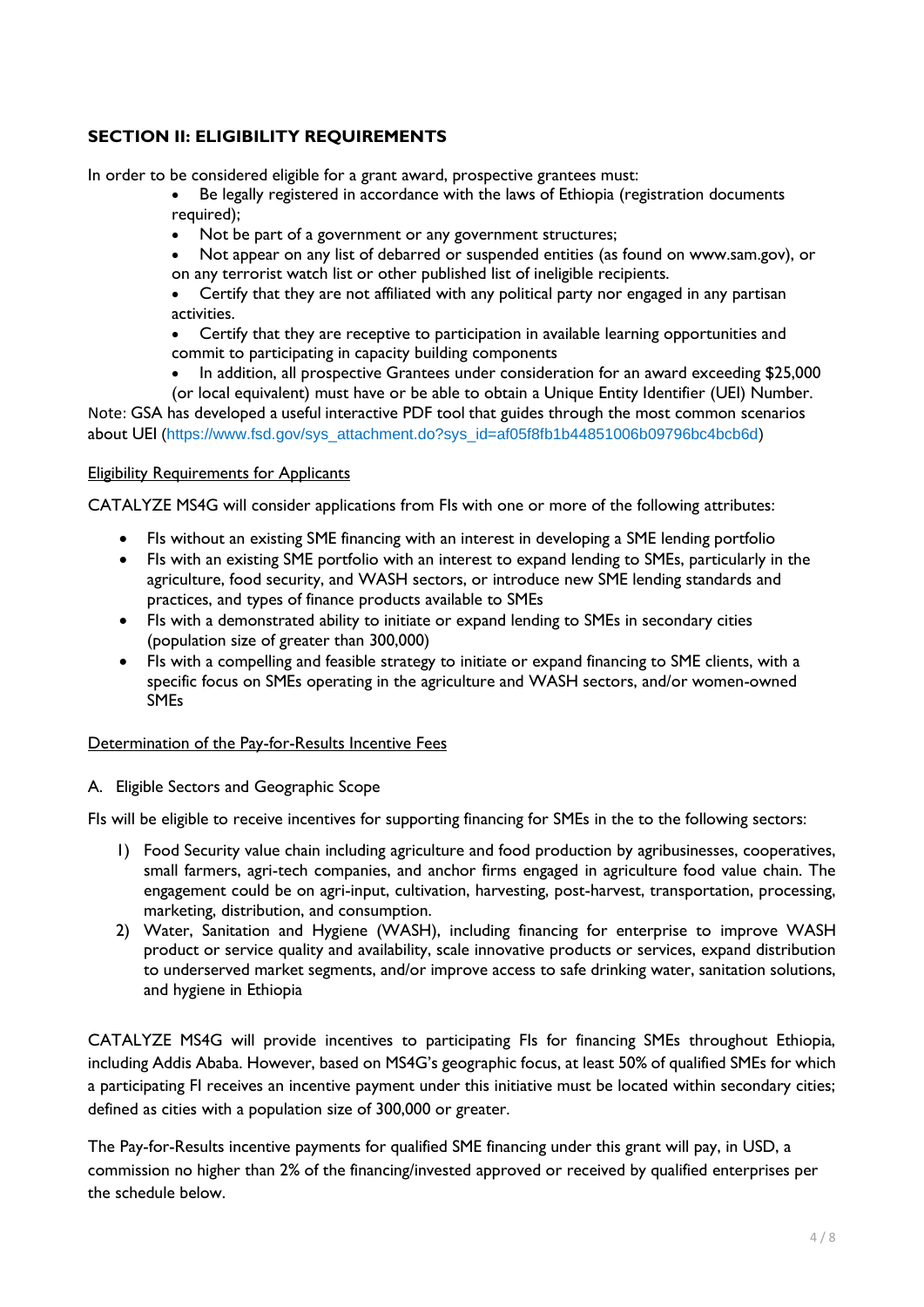| Type of qualified SME        | Commission fee |
|------------------------------|----------------|
| Qualified women-owned SME    | 2.0%           |
| Qualified SME in WASH sector | 1.5%           |
| Other qualified SMEs         | $1.0 \%$       |

## B. Eligible Enterprise Definitions

CATALYZE MS4G will pay an incentive to verified financing to SMEs in target sectors and geographies that meet the following size parameters:

| <b>Enterprise Type</b> | <b>Sector</b> | <b>Employee Size</b> | <b>Total Assets (USD)</b> |
|------------------------|---------------|----------------------|---------------------------|
| Micro                  | Industry      | $\leq 5$             | $<$ \$4,630               |
|                        | Service       | < 5                  | $<$ \$2,310               |
| <b>Small</b>           | Industry      | $6 - 30$             | \$4,630 - \$69,500        |
|                        | Service       | $6 - 30$             | $$2,310 - $23,150$        |
| Medium *               |               | 50-249               | $>$ \$23,150              |

Source: Ministry of Urban Development and Housing, \* Medium enterprise is defined primarily on size of employees. Asset size can be between \$23,150 to >\$69,500 (depending on sector type).

The ideal profile of an SME targets are those that are seeking financing in the range, on average, between \$50,000 and \$250,000, operating in the WASH or food security value chain, located in secondary cities, and preferably women-owned/led. CATALYZE MS4G will also support transactions below \$50,000 if they meet all other requirements.

Financial institutions participating in the blended finance program can generate and qualify SME client pipelines in multiple ways including:

1) SMEs identified through MS4G activities: Through initiatives being undertaken by the MS4G enterprise growth objective area, and the utilization of business advisory service providers, several SMEs are receiving technical assistance to improve overall firm performance and operations to make the enterprises bankable. MS4G may identify SMEs and firms within the broader MS4G program ecosystem whose profile and financing needs align with the blended finance program objectives.

In these instances, MS4G will provide participating FIs with SME referrals to consider, understanding that the FI will need to undertake its own credit assessment. If MS4G recommends an SME for financing to the FI, then the SME is considered pre-qualified for an incentive payment and does not need to undergo additional prescreening requirements.

2) SMEs identified by participating FIs. Participating FIs may – and are encouraged to – identify SMEs and firms outside of the MS4G ecosystem that they would like to extend credit to under this incentive program. These proposed SMEs will need to meet the criteria set by MS4G, including that at least 50% of the SMEs financed under the blended finance program must be in the WASH and food security sectors and operate in secondary cities.

#### C. Financing or Private Capital Definition

Financing or private capital is broadly defined as financing provided by non-state established private finance providers of new loans or financing, including debt instruments for the purposes of refinancing, restructuring, lines of credit, letter of credit, promissory notes, invoice and receivable financing (factoring), export financing, and recoverable grants, or any other financial or investment product or mechanism (including digital) supporting private enterprises in Ethiopia.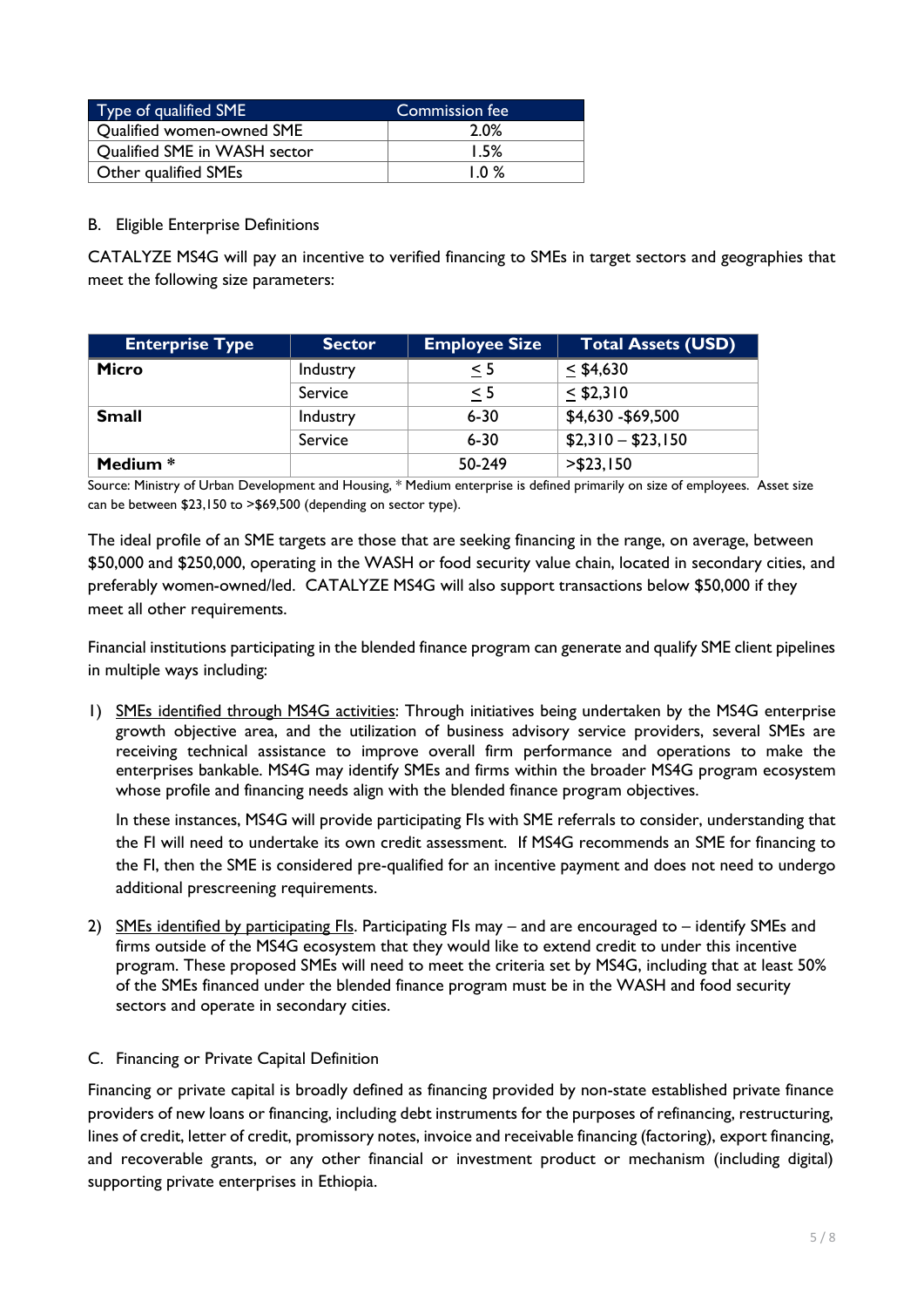# **SECTION III: APPLICATION AND SUBMISSION INSTRUCTIONS**

The section below details the requirements from the Applicants to respond to this Request for Application. 'The Applicants' (where capitalized) means the person or organization to whom this invitation has been sent, and/or the person or organization responding to this invitation (as applicable).

#### Application Due Date

This Request for Application (RFA) from FIs is open until 17:00 EAT, May 27, 2022.

If potential applications have any potential questions, queries and clarifications, they may forward them to the following email address at **EthiopiaMS4G.procurement@thepalladiumgroup.com** before May 6, 2022. Answers will be shared to all applicant FIs that ask questions or indicate an interest in applying. In the e-mail subject line please include the RFA number and the nature of your question.

The completed response to this RFA must be delivered via email with all relevant documents to the following email address:

Grants and Subcontract Manager

#### **Desalegn Mhiret**

CATALYZE Ethiopia MS4G

Email: EthiopiaMS4G.procurement@thepalladiumgroup.com

#### Application Contents

The application must contain the following:

- a) **Cover Letter** (no longer than 1 page) to the application with information regarding the FI. General information includes: (1) Legal Name of Organization, (2) TIN number, (3) Mailing Address, (4) Physical Location, (5) Contact Information, (6) Organization's Legal Representative.
- b) **Technical Proposal** (form provided in Annex 1)
- c) **Supporting institutional documentation,** including:
	- a. Copy of organization's legal registration; and
	- b. Either copy of the last annual report, or operational plan, or business plan, or strategy plan (only one of them)

Applications are to be written in English and submitted in Word/PDF and budgets (if any) are to be submitted in Excel (unlocked).

## **SECTION IV: APPLICATION REVIEW INFORMATION**

The application must be fully completed in all aspects. An application may not be considered if it is received after the submission deadline.

#### Selection Process

Applications will be evaluated as they are received until the deadline date of May 27, 2022.

The process for selection of successful grantees will follow steps below:

a) The Procurement manager/Specialist, via email notification, will confirm receipt of each Application received, ensuring a strict order of arrival.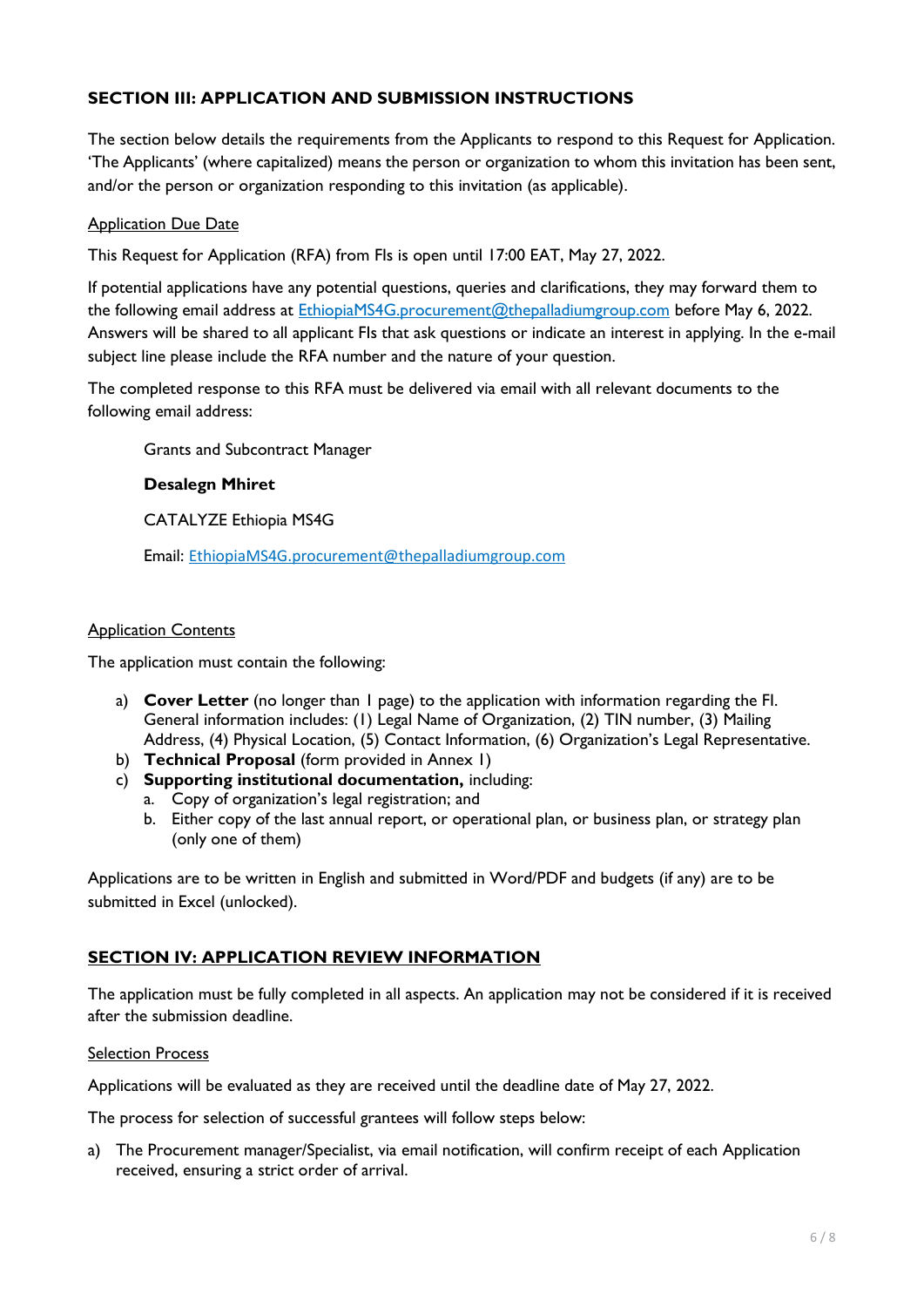- b) The Procurement Manager/Specialist will check that each Application has met the eligibility requirements from Section 2. Any ineligible proposals will be informed immediately that they will not be evaluated.
- c) The Procurement Manager/Specialist on rolling basis will submit eligible Applications to the Technical Committee (TEC) to review and evaluate them individually and immediately afterwards and will give feedback to each Applicant.
- d) The TEC will formally evaluate each Application in writing, using an Application Evaluation Form. The evaluation will be based on the selection criteria (listed below) and points based on 100 as the maximum points allowed.
- e) Applications that are scored higher than 70 will undergo a risk assessment and then be sent to the Country Director (CD) for approval
- f) The application will be submitted to USAID for final approval
- g) If approval is granted, MS4G will issue the FAA grants.
- h) Unsuccessful applicants/applications will be notified in writing and may possibly share the reasons for the rejection.

**CATALYZE MS4G reserves the right to negotiate award specifications once a successful proposal is identified, or to make an award without conducting negotiations based solely on the written proposals if it decides it is in its best interest to do so.** 

## Evaluation Criteria

|                | <b>Evaluation Criteria</b>                                                                                                                                                                                                                                                                   | <b>Information Source</b><br>(See Annex I-<br><b>Technical Proposal)</b> | <b>Maximum</b><br>Score |
|----------------|----------------------------------------------------------------------------------------------------------------------------------------------------------------------------------------------------------------------------------------------------------------------------------------------|--------------------------------------------------------------------------|-------------------------|
|                | Amount and reasonableness of financing to be<br>committed (in USD or ETB terms) in value of<br>financing in target sectors and geographies of this<br>program. The greater the value of financing to be<br>committed by Fls and deemed reasonable, the greater the<br>points to be obtained. | <b>Technical Proposal</b><br>points 2 and 3 and<br>financial statements  | 30                      |
|                | Consideration will be given to the proportion of the<br>committed amount in relation to the current financing<br>portfolio or proposed increase in overall financing to SMEs<br>as a result of participation in this program.                                                                |                                                                          |                         |
| $\overline{2}$ | Commitment, capacity and strategy to expand financing<br>activities to SMEs.                                                                                                                                                                                                                 | <b>Technical Proposal</b><br>points 2, and 3                             | 25                      |
|                | Consideration will be made for Fls with existing SME<br>financing programs with a compelling strategy to expand<br>SMEs in MS4G target sectors and geographies; introduce<br>new financial products; or test new SME products that are<br>less reliant on traditional collateral.            |                                                                          |                         |
|                | Consideration will also be made for FIS without existing<br>SME financing programs able to present a compelling<br>rationale and strategy to introduce new SME-oriented<br>financial products and invest in internal capabilities to<br>expand lending to SMEs.                              |                                                                          |                         |
| $\mathbf{3}$   | Compelling strategy and capacity to contribute to MS4G's<br>target of 50% of financing mobilized under the blended<br>finance program to include women-owned enterprises                                                                                                                     | Technical proposal<br>points 3                                           | 20                      |
| 4              | Compelling capacity and strategy to provide loans to SMEs<br>in secondary cities as measured by number of branches                                                                                                                                                                           | Annual Report                                                            | 15                      |